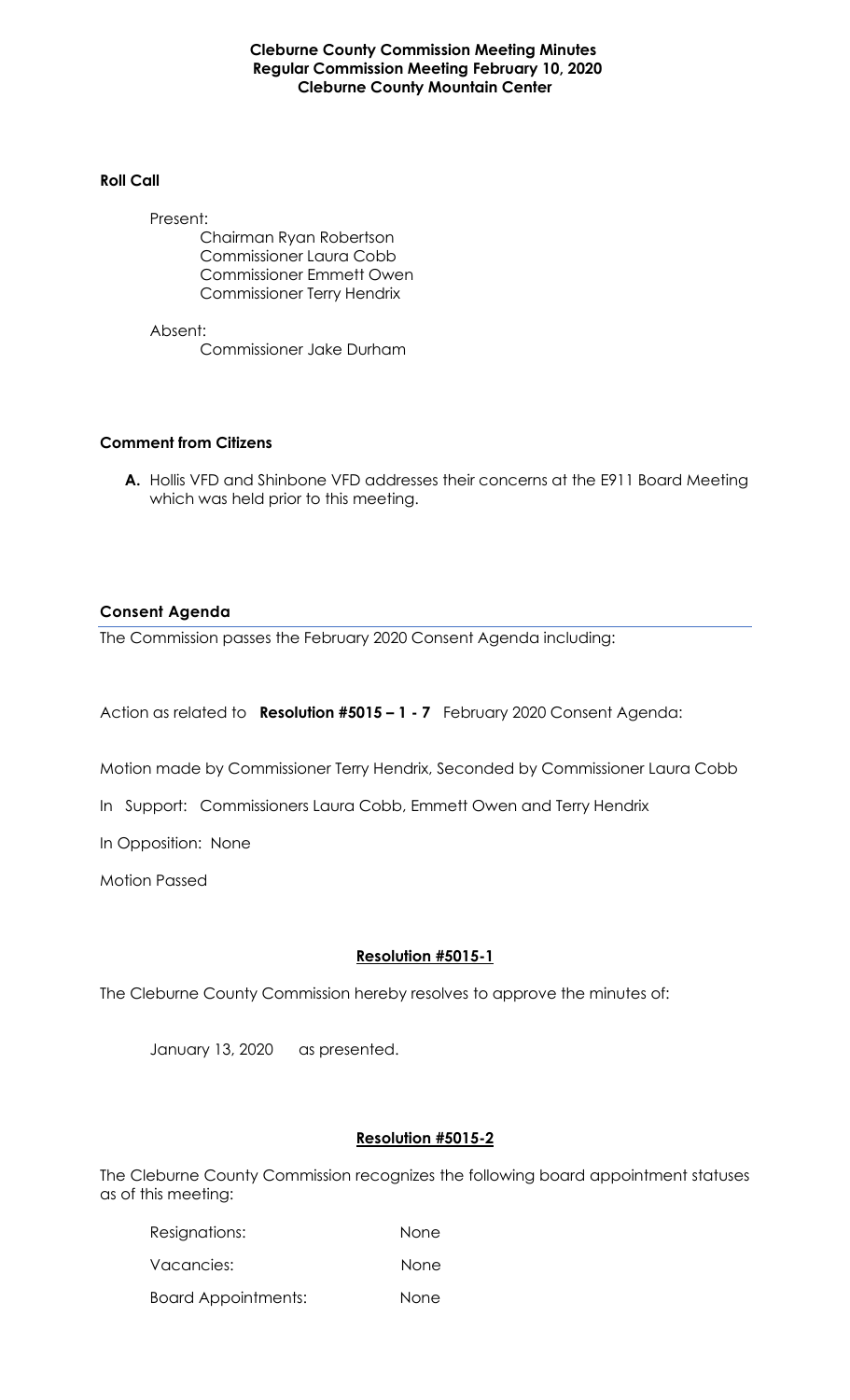# **Resolution #5015-3**

Whereas, budget needs can change during the course of the year due to unforeseen circumstances; and

Whereas, the budget needs an increase for the following items:

Federal Aid Funds for County Road 18 Bridge

Therefore, the Cleburne County Commission authorizes the Chief Finance Administrator to adjust the budget as necessary for the increase listed below:

RRR Fund Expenditures & Revenues in the amount of \$1,830,402.90

### **Resolution #5015-4**

Whereas, having received notification from the State of Alabama Alcoholic Beverage Control Board of an 050 – Retail Beer (Off Premises Only) and an 070 Retail Table Wine (Off Premises Only) Alcohol License being requested (Confirmation number 20200110161219669) for Perry Mart by the Perry Mart LLC, at 11542 Highway 49, Heflin, AL; and

Whereas, the application received from the Board appears in order.

Therefore, the Cleburne County Commission approves an alcohol license for the said location.

### **Resolution #5015-5**

Whereas, the Cleburne County Commission is authorized to declare property as surplus when said property is deemed to be of no further use or value to the County; and

Whereas, the County has identified the following items which it has deemed to be of no further use to the County:

- 416B CAT Backhoe
- Vibromax Roller
- Track hoe
- John Deere Tractor
- Single Drub Vibratory Roller
- Sand Spreader
- Trailer
- Ford Crew Cab
- Ford Tandem
- (2) 15ft Bushwhacker
- Dodge ½ Ton
- Dodge Durango

Therefore, the Cleburne County Commission declares the equipment to be surplus property and authorizes the County Engineer to oversee the disposition processes.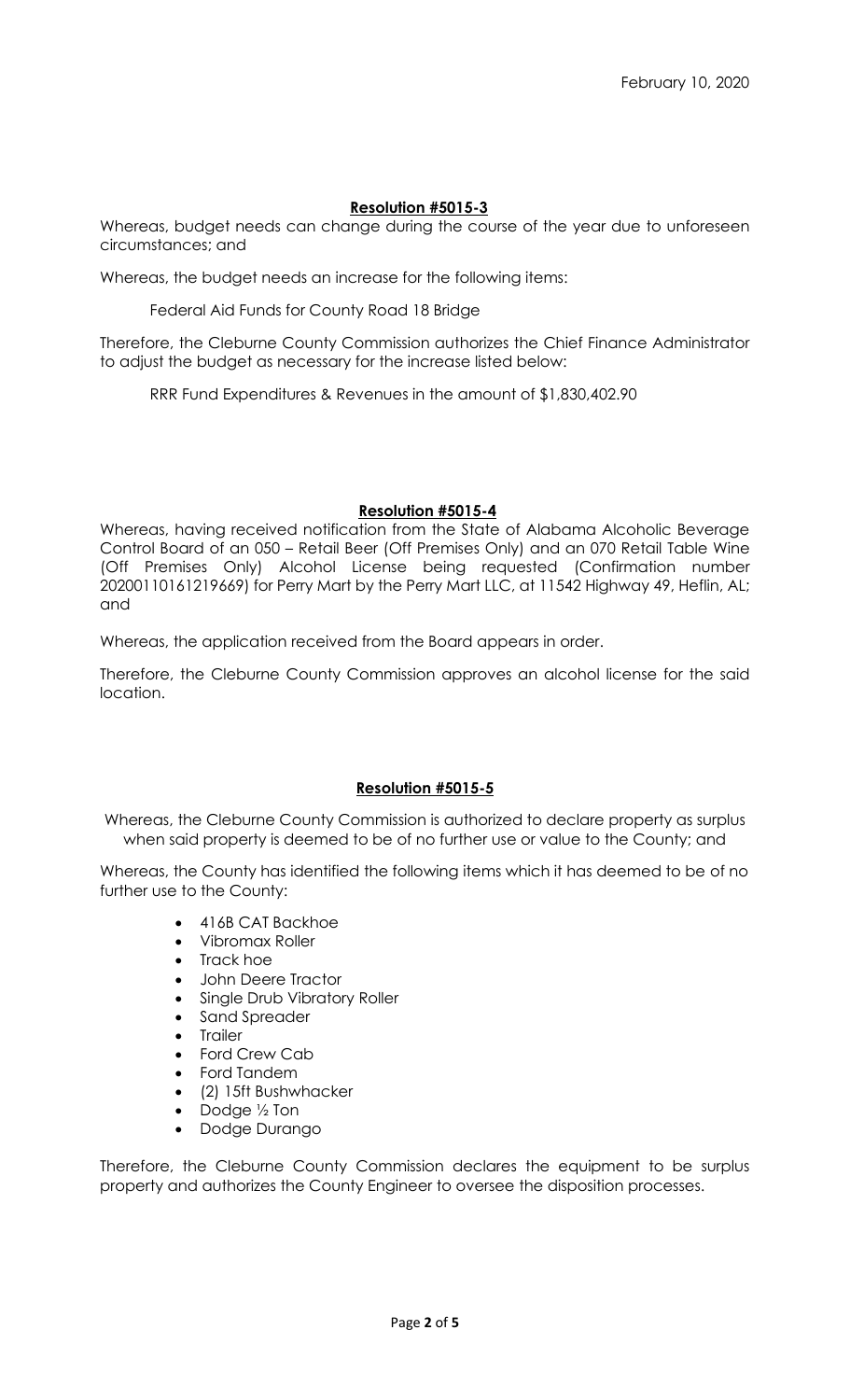# **Resolution #5015-6**

Whereas, the County Commission of Cleburne County, Alabama, is desirous of constructing or improving, by contract sections of County Roads (CR) included in the Cleburne County Road System and described as follows:

• Install guardrail and guardrail anchors at three bridge locations as indicated on the attached map

### LOCATION AND LINK-NODE MAP ATTACHED

Whereas, the County agrees to all of the provisions of the County-wide agreement executed between the State and the County covering preliminary engineering by State forces and equipment on the project; and

Therefore, the County agrees to all of the provisions of any agreement which has been executed or will be executed covering the construction of the project.

# **Resolution #5015-7**

**Whereas,** the Cleburne County Commission has asked to approve all purchase orders over \$15,000.

**Therefore,** the Cleburne County Commission hereby approves the following requests:

Cleburne County Engineer

| AECOM (Inspections, analysis, rating)               | \$17,743.00 |
|-----------------------------------------------------|-------------|
| Strinteg (Fracture Critical Inspections)            | \$27,500.00 |
| State of AL (10% grant match – guardrails, anchors) | \$15,413.00 |

### **New Business:**

A. Procurement Policy & Code of Conduct

### Action as related to **Resolution #5016**

Motion made by Commissioner Emmett Owen, Seconded by Commissioner Terry Hendrix

In Support: Commissioners Laura Cobb, Emmett Owen, and Terry Hendrix

In Opposition: None

Motion Passed

#### **Resolution #5016**

Whereas, the Cleburne County Commission has received a State Energy Grant; and

Whereas, a Procurement Policy and Standard Code of Conduct is needed.

Therefore, the Cleburne County Commission adopts and implements the attached Procurement Procedures and Standard Code of Conduct to be used for the aforementioned grant and all future grants.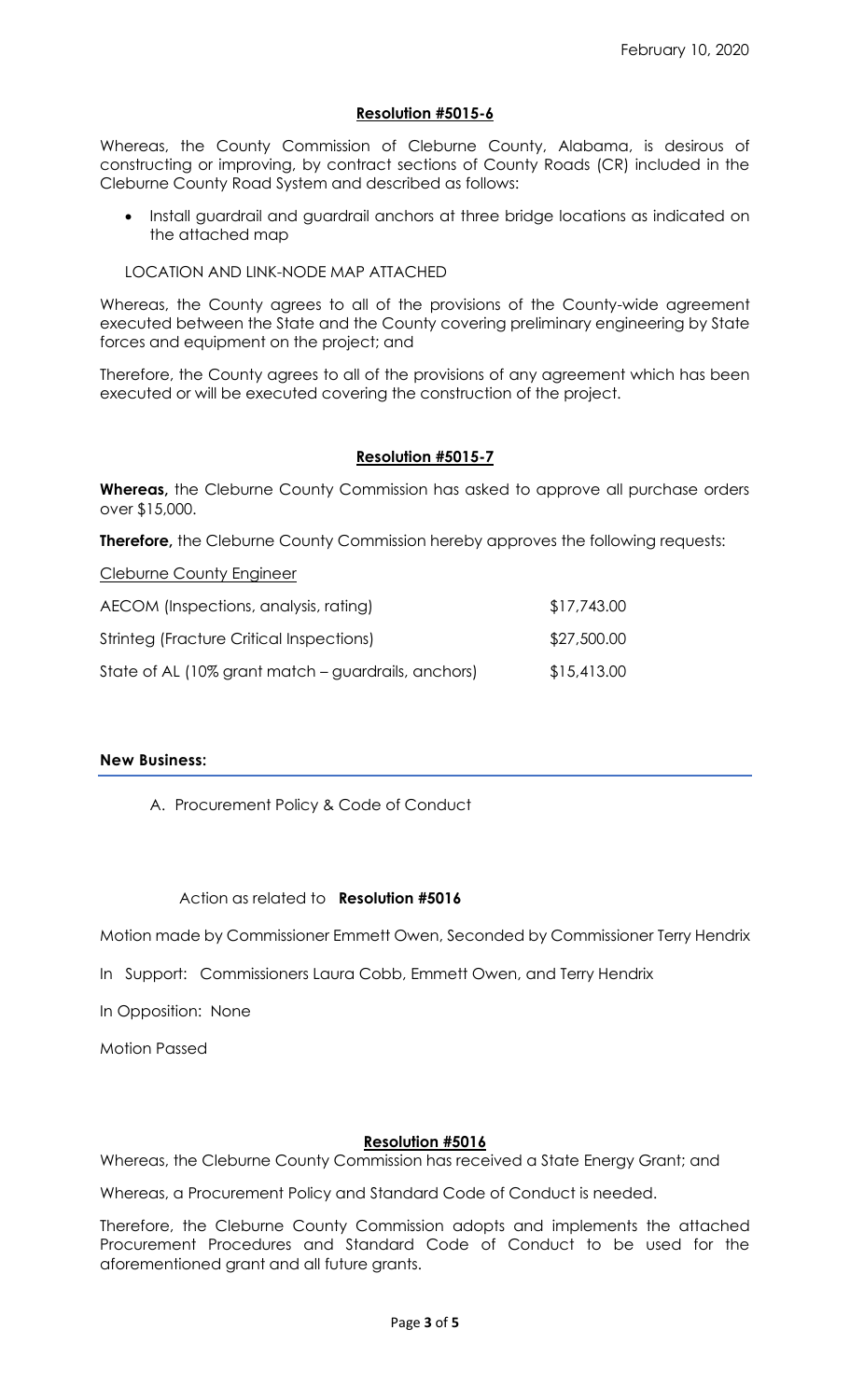#### **Reports from staff:**

- A. Chief Finance Administrator Kim Brown informs the Commission that the Mountain Center phone system needs to be replaced. The phones are not working on a weekly basis. The Commission asks for quotes for the next meeting.
- B. County Engineer Lee Estes is not present for this meeting.
- C. County Attorney Jason Odom informs that he will have a report defining terms and powers of the county boards at the March 2020 meeting.

#### **Old Business:**

There is not any Old Business for this meeting

# **Discussion Items by Chairman and Commissioners:**

Commissioner Emmett Owen updates the Commission on the courthouse carpet installation and possible plans to make more improvements to Dallas Lodge.

Chairman Ryan Robertson reminds the Commission of the political forum on February 27, which is being hosted by the Chamber of Commerce and informs them that he will hold election class prior to forum.

There is not any further business to come today before the Commission for the meeting.

Adjourn the meeting